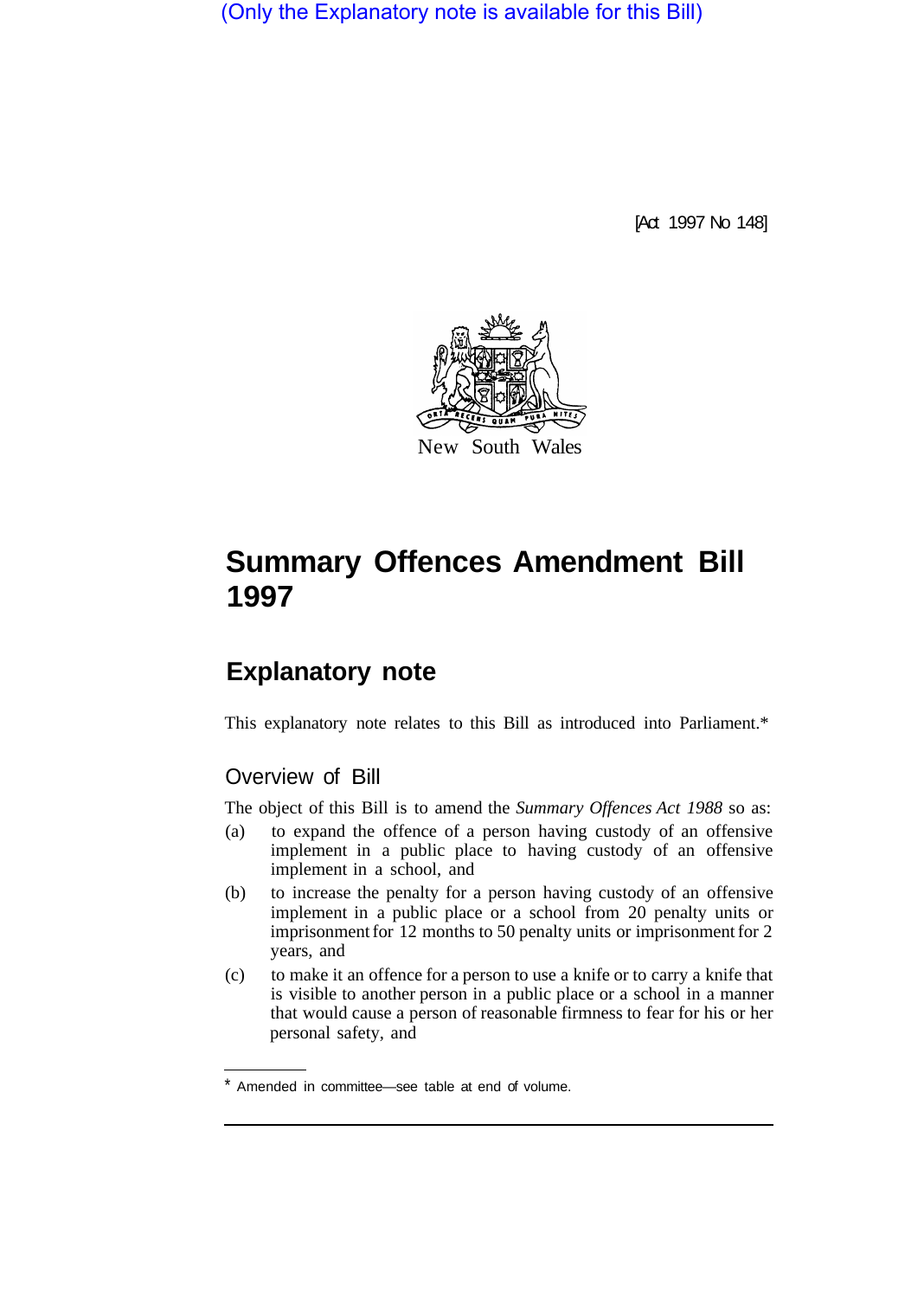Summary Offences Amendment Bill 1997 [Act 1997 No 148]

Explanatory note

- (d) to make it an offence for a person to sell a knife or a knife blade to a child under the age of 16 years, and
- (e) to make it an offence for a minor who consumes or possesses liquor in a public place to refuse or fail to provide his or her name or residential address or to fail to provide evidence of his or her age, or to give a false name or residential address, to a police officer who requires the minor to provide that information to the police officer.

#### Outline of provisions

**Clause 1** sets out the name (also called the short title) of the proposed Act.

**Clause 2** provides for the commencement of the proposed Act on a day or days to be appointed by proclamation.

**Clause 3** is a formal provision giving effect to the amendments to the *Summary Offences Act 1988* set out in Schedule l.

#### **Schedule 1 Amendments**

#### **Custody of offensive implements**

**Schedule 1 [2]** amends the Principal Act as outlined in paragraph (a) of the Overview of Bill.

Section 10 currently provides that it is an offence for a person (without reasonable excuse) to have in his or her custody an offensive implement in a public place. The proposed amendment expands that offence so that it will now be an offence for a person (without reasonable excuse) to have in his or her custody an offensive implement in a public place or a school.

**Schedule 1 [3]** gives effect to the amendment described in paragraph (b) of the Overview of Bill.

#### **Wielding of knives in a public place or school**

**Schedule 1 [4]** amends the Principal Act as outlined in paragraph (c) of the Overview of Bill by inserting proposed section 10AA.

Proposed section 10AA makes it an offence for a person, without reasonable excuse, to use a knife or to carry a knife that is visible, in the presence of any person, in a public place or a school in a manner that would cause a person of reasonable firmness present at the scene to fear for his or her personal safety.